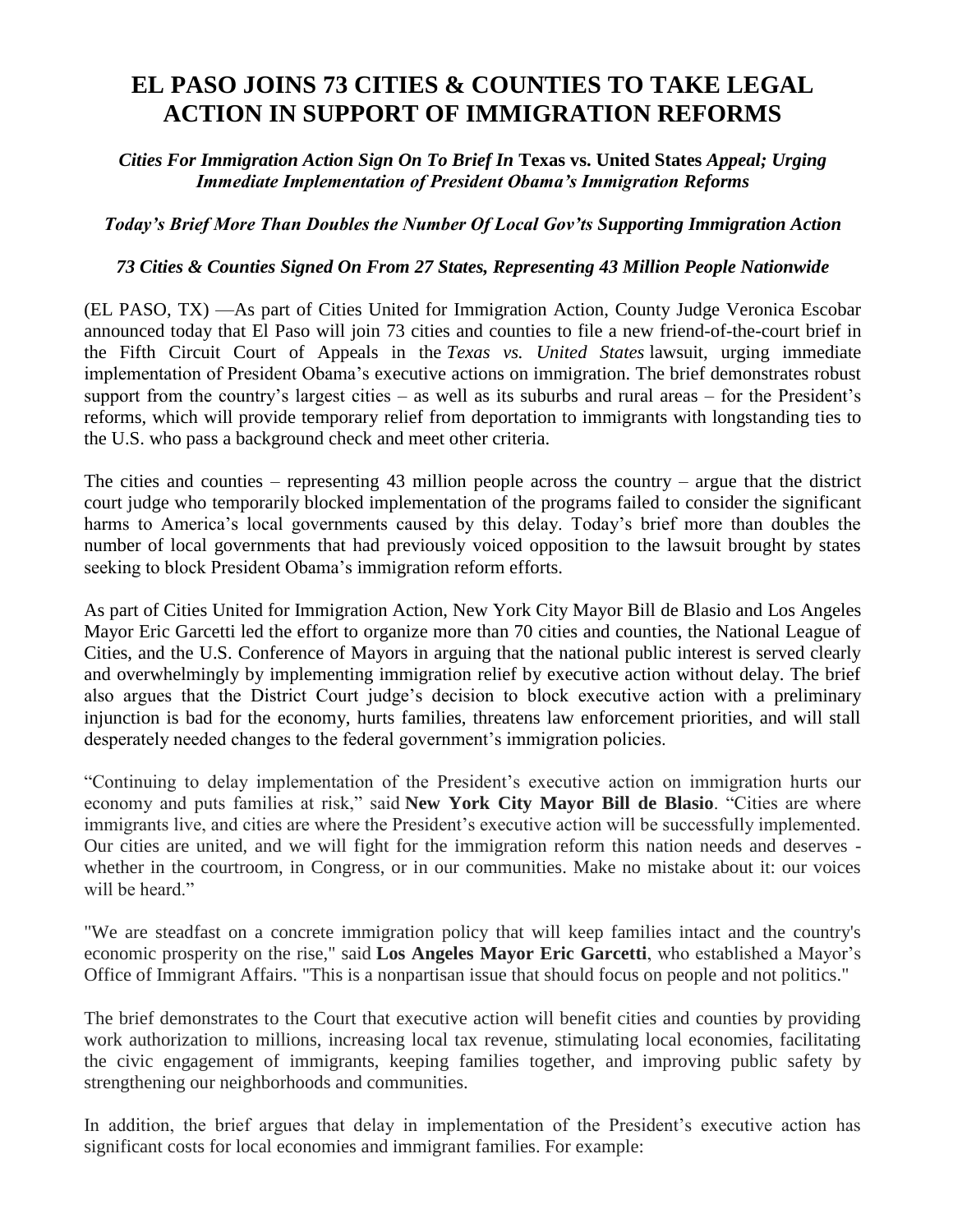New York City and New York State will lose out on at least \$1.5 million for every month's delay in additional state and local tax revenue that would be generated if 100,000 immigrants in New York City were able to access temporary work permits through executive action. Note: this is an estimate based on the City's conservative analysis.

 The delay in implementation has forced mixed-status families (a number which is estimated to be in the millions) to continue to live in ongoing fear of deportation and separation, a situation that has profound emotional, educational, and health impacts on children.

This collective action to offer the Court the crucial perspective of American cities and counties is an outcome of the organizing efforts of the Cities United for Immigration Action coalition. By filing this brief, America's mayors and county executives are making a strong statement in support of the President's plan to grant administrative relief to over 4 million undocumented children and adults.

"Chicago has always been a city of immigrants and for us to stay true to our history and our values, we must ensure that immigrants can fully participate in all aspects of our economic and cultural life," said **Chicago Mayor Rahm Emanuel.** "We are proud to join numerous cities in filing this brief to support President Obama's executive actions on immigration. They will help keep families together, increase safety in our communities, and maximize the contributions that immigrants make every day in every part of our city."

"In Houston, more than 200,000 adults and children are waiting for the President's immigration order to be implemented," said **Houston Mayor Annise Parker**. "I remain confident that this will be only a temporary delay, but while we wait, confusion and frustration are growing. It's long past time to allow all eligible law-abiding immigrants to come out of the shadows and be recognized as legally documented participants and contributors to our economy and society."

"San Francisco continues to support our President's bold action on immigration to create the change we need to help our residents succeed," said **San Francisco Mayor Ed Lee**. "As the son of immigrants, this issue is very personal to me. Joining together with large and small cities from across the U.S. to appeal this decision to the Fifth Circuit Court of Appeals, mayors must lead on immigration reform to provide all of our residents with hope, opportunities, and the services they deserve because we know our diversity drives our cities' economies and makes us all stronger."

"I proudly stand with my fellow Mayors throughout the country in support of President Obama's executive actions on immigration that promote family stability, economic growth, and community cohesiveness. Mayors see firsthand the importance of having immigrant populations in our cities and likewise, the detrimental effects of a broken immigration system. As the child of immigrants, I know firsthand their desire to contribute to the social and economic fabric of their neighborhoods. In the absence of federal legislative immigration reform, these executive actions must be implemented to ensure our most vulnerable neighbors have the opportunity to be fully integrated into our communities," said **Boston Mayor Martin J. Walsh**.

"It is time for America to stop breaking its promises – and its promise – to an entire generation of young people who were raised to believe in the American dream and are now being denied the chance to live it, and to contribute, in the same way immigrants have been contributing since the founding of this great nation. I add my voice to the chorus of mayors in cities large and small who say the safety, health and well-being of our economies and our neighborhoods require that hundreds of thousands of families be allowed to emerge from the shadows and help us build stronger communities," said **Denver Mayor Michael B. Hancock.**

"El Paso County is proud to weigh in on the amicus brief and stands in support of President Obama's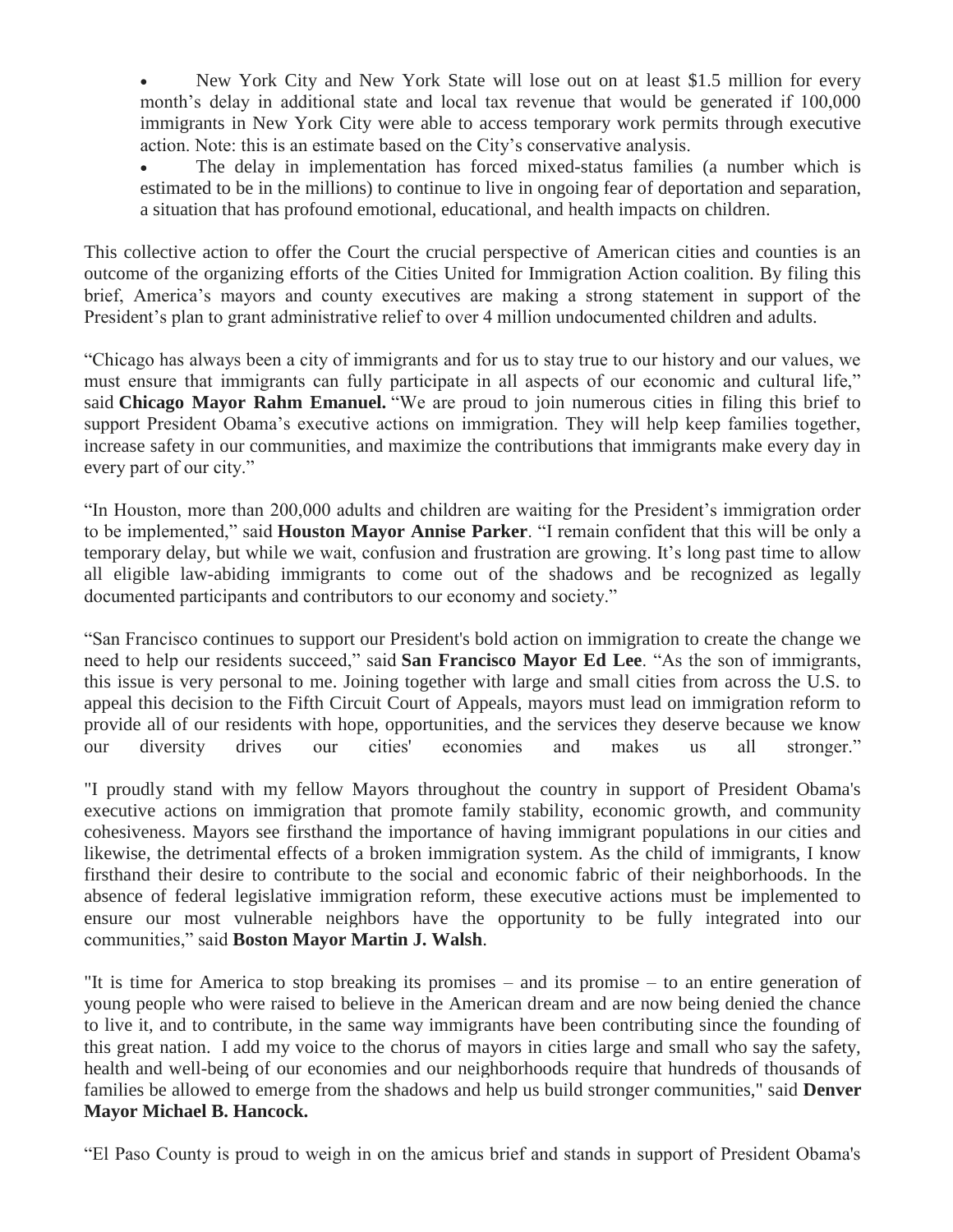executive action on immigration. We believe the injunction blocking the executive action causes harm to communities like El Paso, where we have large immigrant communities and tens of thousands of families that would benefit from the rollout of DACA/DAPA. Our goal, like the President's, is to ensure we have safe communities, economic opportunity and strong families. We believe the injunction is a temporary setback and look forward to a favorable decision by the appellate court," said **El Paso County Judge Veronica Escobar.**

"Cities are strongly affected by immigration. The old, dysfunctional immigration policies hurt our economies, our neighborhoods, our businesses and our residents. The President is attempting to interject common sense and humanity. We are grateful for his efforts and we stand with him," said **Portland Mayor Charlie Hales**.

"St. Louis has new workers contributing to our economy, paying taxes, and helping to revitalize neighborhoods who want to know that they can continue to build a life safely in St. Louis," said **St. Louis Mayor Francis Slay**. "Delaying implementation of the Department of Homeland Security directives puts it all in jeopardy."

"Cities understand the critical need for action to fix the nation's broken immigration system," said **Salt Lake City Mayor Ralph Becker**. "The National League of Cities stands behind President Obama's efforts to support millions of immigrants who contribute to our economy and continue to be a vibrant part of America's communities."

"It's only common sense to bridge a gap between our government agencies and a segment of the population that already lives here and contributes to our communities and local economies. Why not embrace a policy that would fully integrate undocumented immigrants and at the same time bolster the country's economy?" said **HartfordMayor Pedro Segarra, co-chair of the U.S. Conference of Mayors Immigration Reform Task Force**. "I'm confident the President's Executive Action will prevail and I look forward to implementing its measures in Hartford."

"I am signing onto this Brief because as a nation of immigrants, I believe ensuring access to a fair and legal process for people to come to this country and pursue their dreams reflects our highest values," said **Chapel Hill Mayor Mark Kleinschmidt**.

"We must do better to honor our country's proud immigration tradition. Too many immigrants live in fear, afraid to become members of our society, while Congress fails to take any meaningful action to fix a broken immigration system. Their inaction has real consequences for our communities, which is why I fully support President Obama's leadership and common sense executive actions. I thank Mayor de Blasio for initiating this brief and building this important coalition of leaders," said **Hoboken Mayor Dawn Zimmer**.

"Highland Park, IL is proud to stand with so many other cities across the United States in recognizing the immediate need to take action and provide impactful immigration reform," said **Highland Park, Illinois Mayor Nancy R. Rotering**. "For so many of our friends and neighbors, this Executive Action will provide long awaited security for these new Americans and their families, in addition to strengthening our economy."

Cities and counties signed on to today's brief (in formation), include the following local governments. Numerous cities and counties are located in states that brought the lawsuit against the Obama administration or have otherwise indicated support for the lawsuit, including 5 cities and counties in Texas, 6 localities in New Jersey, 2 counties in Arizona, 3 municipalities in Wisconsin: